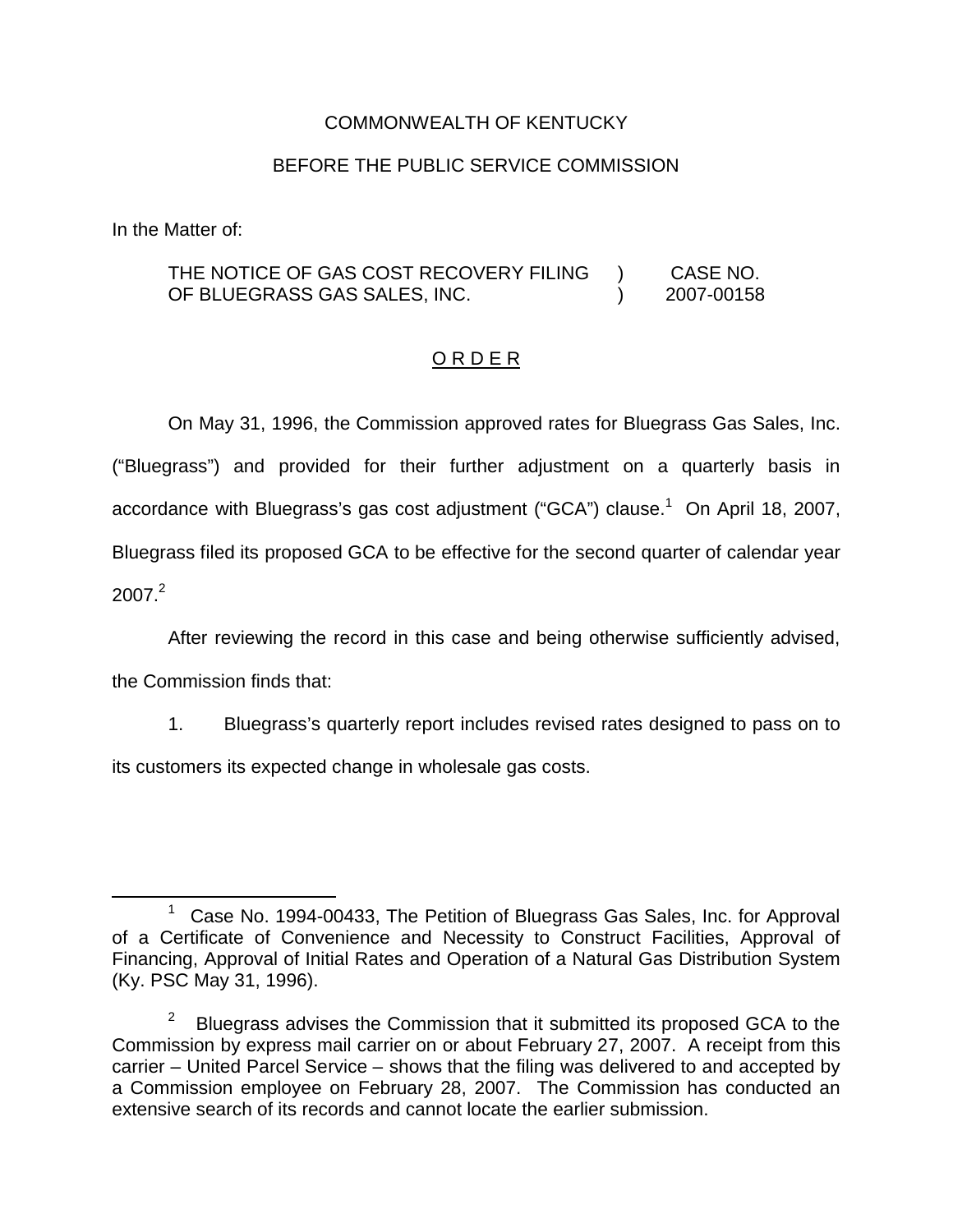2. Bluegrass's quarterly report sets out an expected gas cost ("EGC") of \$9.5505 per Mcf, which is a decrease of 24.68 cents per Mcf from its previous EGC of \$9.7973.

3. Bluegrass's quarterly report sets out no current quarter refund adjustment.

4. Bluegrass's quarterly report sets out a current quarter actual adjustment ("AA") of (70.67) cents per Mcf. Bluegrass's total AA is (\$2.7471) per Mcf, which is a decrease of \$1.3249 per Mcf from its previous total AA.

5. Bluegrass's quarterly report sets out a current quarter balance adjustment ("BA") of 1.22 cent per Mcf. Bluegrass's total BA is .4 cent per Mcf, which is an increase of 2.13 cents per Mcf from its previous total BA.

6. Bluegrass's GCA is \$6.8074 per Mcf, which is a decrease of \$1.5504 per Mcf from its previous rate of \$8.3578.

7. The rates in the Appendix to this Order are fair, just, and reasonable, and should be approved for billing for service rendered by Bluegrass on and after April 1,  $2007<sup>3</sup>$ 

IT IS THEREFORE ORDERED that:

1. The rates in the Appendix are approved for billing for service rendered on and after April 1, 2007.

2. Within 20 days of the date of this Order, Bluegrass shall file with the Commission its revised tariffs setting out the rates approved herein.

<sup>&</sup>lt;sup>3</sup> Bluegrass's "Purchased Gas Cost Adjustment Clause" rate schedule provides that '[t]he GCR shall become effective for billing for service rendered on or after the first day of each calendar quarter." Tariff of Bluegrass Gas Sales, Inc., Original Sheet No. 17.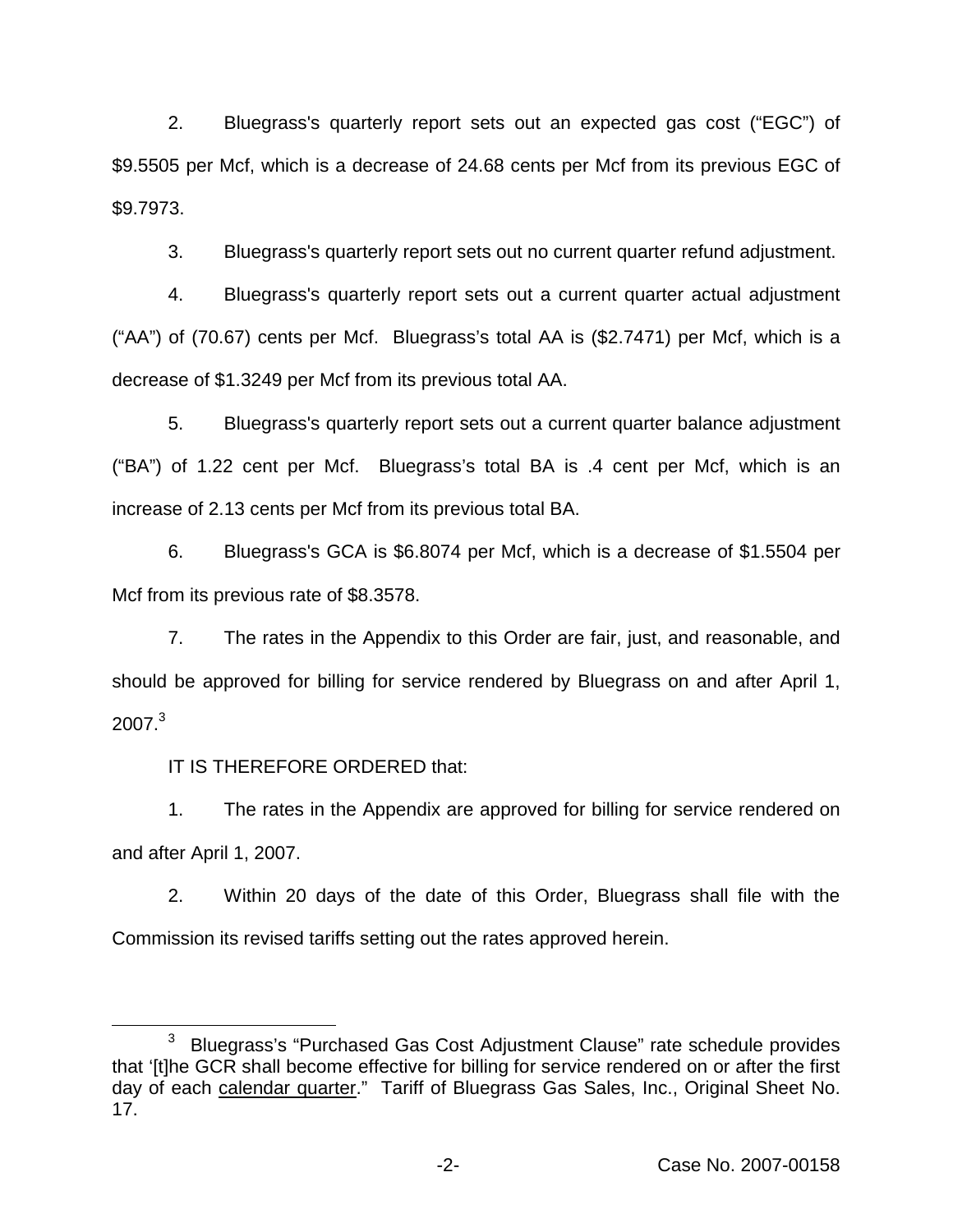Done at Frankfort, Kentucky, this 26<sup>th</sup> day of April, 2007.

By the Commission

ATTEST:



Case No. 2007-00158